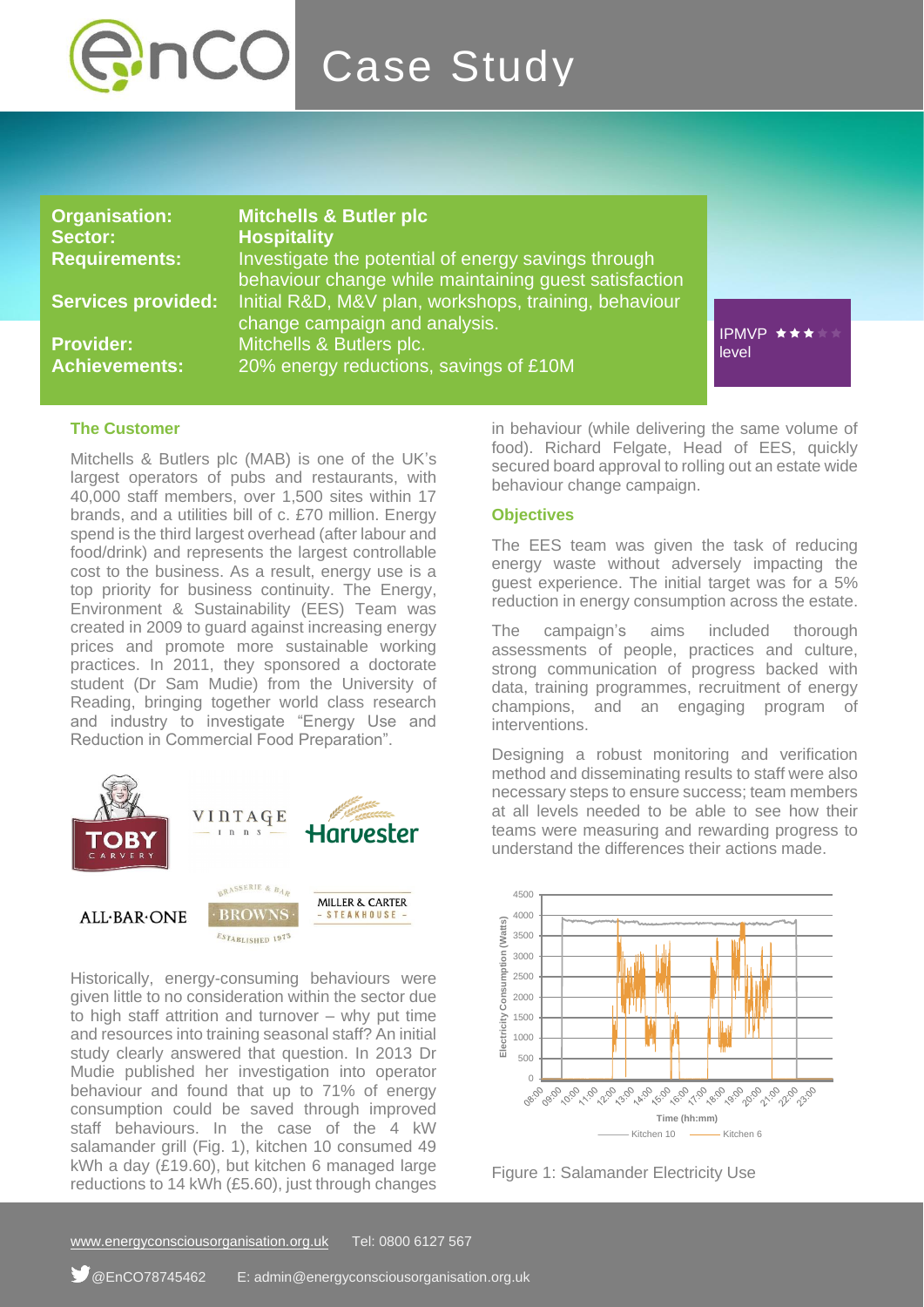

# **Services Provided**

The program initially embarked upon detailed assessments of the work force. Workplace cultures, attitudes and values, desired rewards, motivations, knowledge, and skills were analysed, by way of surveys and interactive workshops. At the same time, Dr Mudie fed operational data such as automated meter readings (AMR) data, kitchen size, food volumes, financial turnover, and opening hours into the new model. This formed a robust benchmarking tool used to monitor and verify energy reductions. The team then set about creating and delivering bespoke training packages, targeting staff from head chefs and front of house teams, to procurement officers and security staff. These events covered topics ranging from the big climate change picture to brand-specific energy consumption data, as well as considerable focus on how they could influence energy and carbon reduction in their job roles. Top tips for saving on energy bills at home were also discussed. Accredited "Chef skills" courses were developed (levels 1-3) in response to a key motivation illuminated in the assessment phase. Staff really valued these courses as something to put on their CVs, and their completion became an internal measure of success (i.e., targeting 70% of staff to achieve level 1 in year 1).

A series of 3-month its-a-knockout style competitions were designed with £25,000 of prizes such as days out, iPads, parties and parking permits. A range of initiatives such as most carbon saved by brand and per district, pre-trade energy reduction and overnight savings achieved were run.

Energy Champions (EC) were recruited (1-2 per district) before the competition commenced. This newly-formed group were nominated by peers (rather than conscripted). This was important, as natural leaders and influencers were able to affect more significant change with the trust of their colleagues. The ECs received further bespoke support and training which they leveraged to increase momentum throughout the competition. Fortnightly themed communications centred on a range of appliances, processes or areas of the businesses, and relevant tips were shared on social platforms. Positions within the competition league tables were sent to site staff alongside their energy data and graphs, as well as cumulative totals of carbon, energy, and financial savings.

Encouraging the concept of "social proof" was embedded into communication at every level. Personal pledges made by staff members during

initial workshops were physically recorded and mailed back to staff at the end of each competition phase.



Figure 2: The salamander grill

A key intervention was holding a simultaneous ideas competition alongside the energy reduction league, where a judging panel assessed ideas (and awarded more prizes). Timers on kitchen heat lamp gantries and non-temperature critical bottle fridges were examples of suggestions taken through to trials and, ultimately, roll outs.

Other interventions included frequently changing signage and appliance stickers and push button rewards for taking stairs, avoiding lifts and a number of other quick/on the spot savings. Security and cleaning staff were empowered to distribute chocolate rewards for observing energy saving practices (or calling out poor behaviour by way of coal and raspberries!)

## **Results**

High levels of engagement were achieved throughout the campaign. Overall, the program saved £1M in just the first 3 months, paying back the initial investment 10-fold in that same period. The energy competition was so successful it was the highest return on investment project to date. 20% savings were achieved in some areas and metrics with overall savings over the course of the year of over £10M, gaining momentum month by month. Paying particular attention to behaviours and practices around that hungry salamander grill saved £7.3M per year on its own!

The methods used to measure savings and positions within the league tables were robust enough to overcome the usual arguments of a site being busier, larger, or open for longer. The behavioural elements, and staff impact upon these, could be communicated and understood regularly.